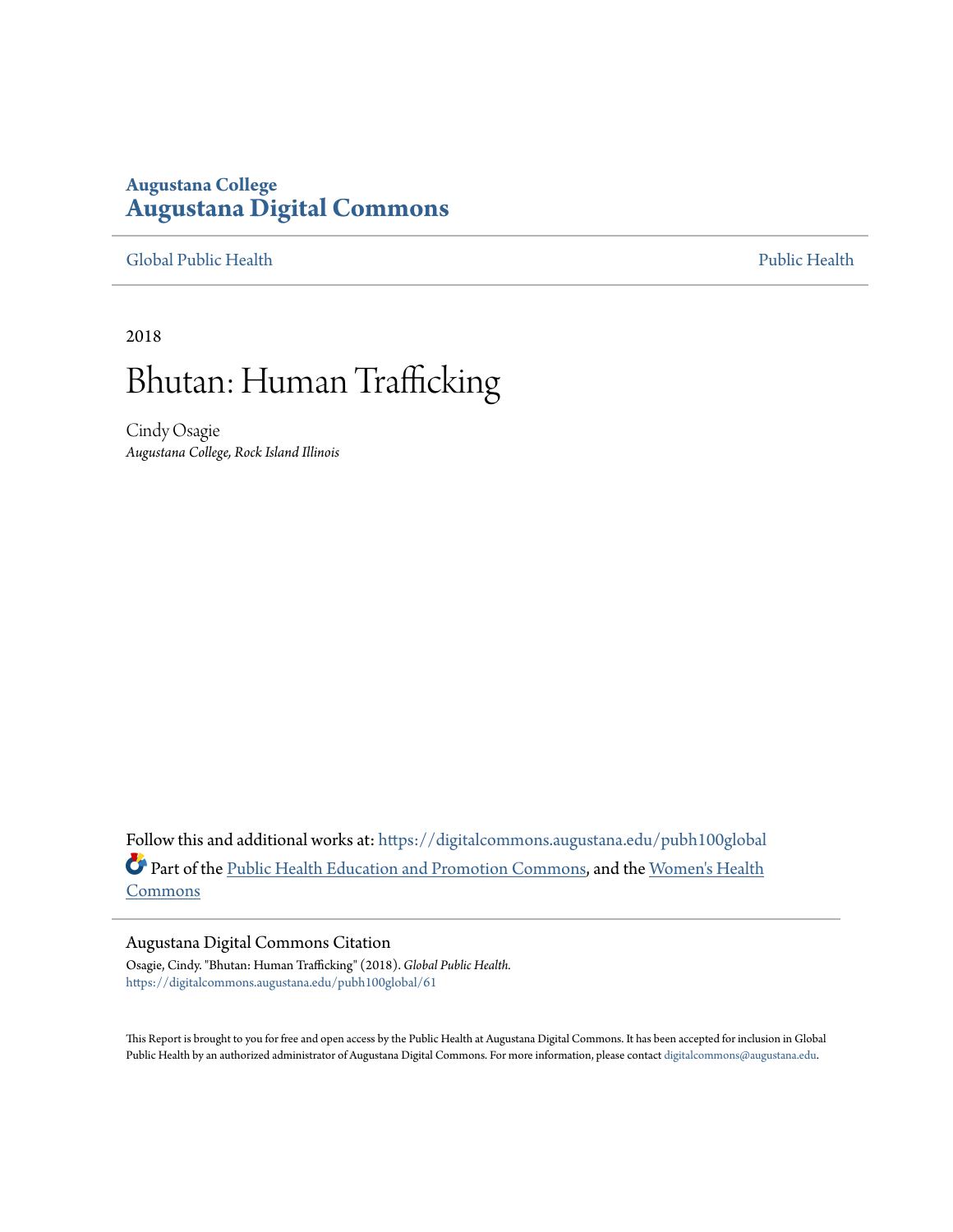# HUMAN TRAFFICKING Bhutan



Bhutan Tours & Travels [Digital image]. (n.d.). Retrieved February 4, 2018, from https://www.intrepidtravel.com/us/bhutan

**Location:** In Asia in the eastern Himalaya Mountains, south of China, between China and India. (CIA, 2017)

**Population: 758,288 people (CIA, 2017)** Most inhabitants range from 25-54 years (CIA, 2017). 

The ethnic groups present are Ngalop (Bhote) which is the most prominent group, ethnic Nepalese, & indigenous or migrant tribes (CIA,2017).

**Religion:** Most prominent religion is Lamastic Buddhist, other religions include Indian-and-Nepalese-influenced Hinduism (CIA, 2017).

### **Human Trafficking**

- In Bhutan, men, women, and children are extremely vulnerable to forced labor and sex trafficking (state.gov, 2016).
- Human trafficking has been a major problem in Bhutan and there has been a major increase in human trafficking along Bhutan's borders (Routledge, 2011).
- West Bengal has three neighboring countries, which includes Bhutan, through which young females are migrated to other places where rape and sex work among migrant women are prevalent (J Helalth Popul Nutr., 2008)

## **Political Structure**

- Bhutan is a constitutional monarchy, which is when a monarch shares power with a constitutionally organized government (Britannica, 2017).
- Bhutan has 20 districts (CIA, 2017).
- The legal system is civil law based on Buddhist religious law (CIA, 2017).
- Bhutan has a hereditary monarchy but can removed by a  $2/3$ vote of Parliament (CIA, 2017).
- Bhutan has three branches of government and has a legal system based on English common law and Indian law (CIA, 2017).
- Political parties are highly discouraged and none operate legally in Bhutan (CIA, 2017).

## **Major Challenges**

- **Internal** 
	- $\circ$  Bhutan's problem stems from the lack of access to healthcare providers. Due to the limited amount of hospitals in Bhutan many individuals face difficulties of finding transportation and even affording healthcare (CIA, 2017).
	- $\circ$  In Bhutan the increase in HIV/aids has been attributed to the increase in human trafficking (Routledge, 2011).
- **External**
	- $\circ$  Bhutan and China face disputes and are negotiating on the establishment of a common boundary alignment in order to resolve territorial disputes (CIA, 2017).

### **Epidemiology**

- Frequency
	- $\circ$  Especially frequent in young Bhutanese women (refworld, 2014)..
- Most affected group
	- $\circ$  Men, women, and children are extremely vulnerable to forced labor and sex trafficking (state.gov, 2016).
	- $\circ$  Almost one in every four sex workers (J Health Popul Nutr., 2008).
- Risk factors
	- $\circ$  HIV/aids (J Health Popul Nutr., 2008).